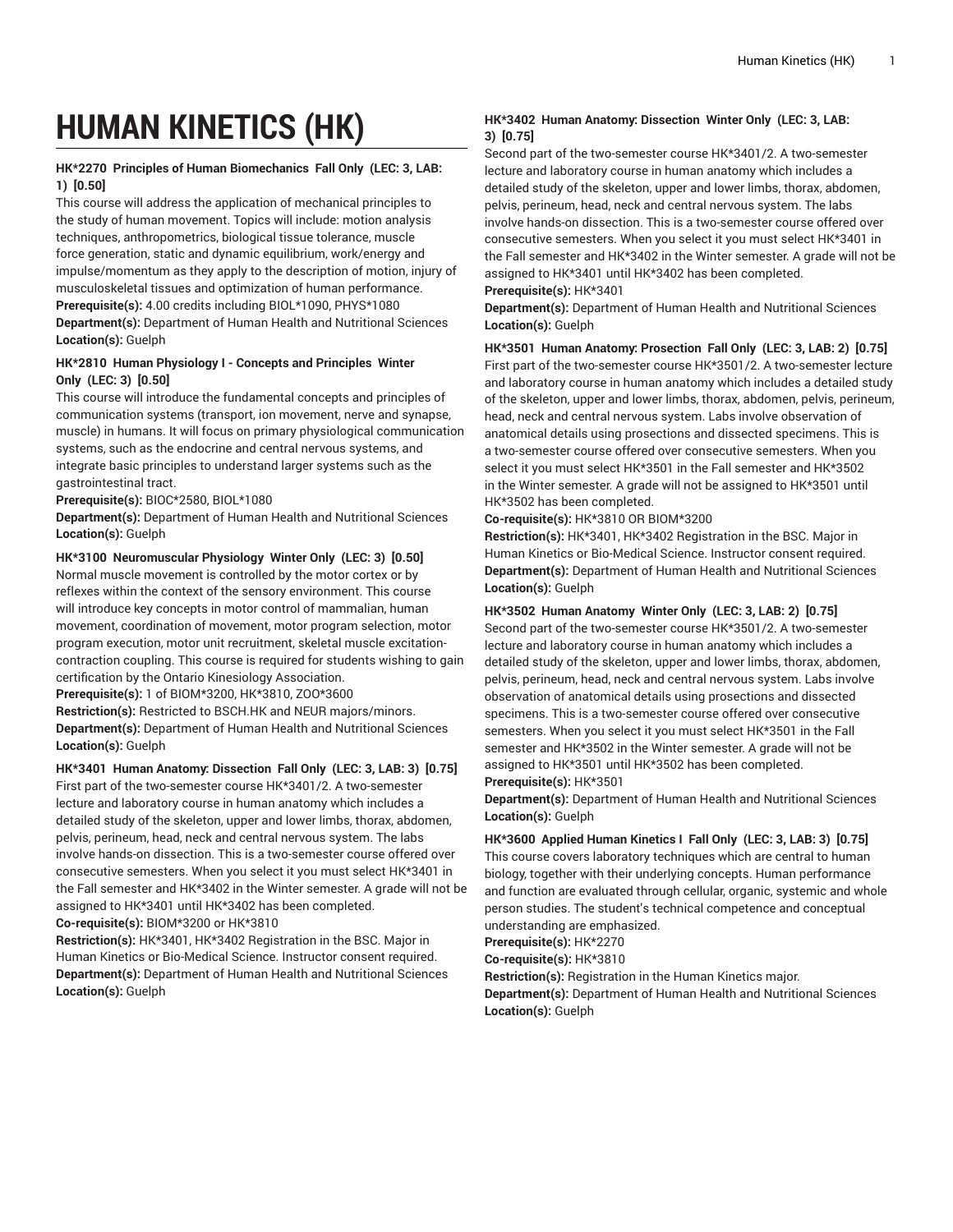# **HK\*3810 Human Physiology II - Integrated Systems Fall Only (LEC: 4) [0.75]**

This course will build on the fundamental concepts and principles of communication systems developed in Human Physiology I and examine more complex physiological phenomena such as the control of blood volume and blood pressure, which integrates tissue of the cardiovascular system, the heart, vasculature and kidney, and acid-based physiology, which integrates the respiratory system and the kidney. Finally, all systems will be integrated to determine how the body responds to challenges such as altitude, exercise and shock (blood loss). **Prerequisite(s):** HK\*2810

**Department(s):** Department of Human Health and Nutritional Sciences **Location(s):** Guelph

### **HK\*4070 Clinical Biomechanics Winter Only (LEC: 3, LAB: 2) [0.50]**

This course covers functional anatomy, neurophysiology and mechanical characteristics of humans at the tissues and whole-body levels. Pathomechanics of human movement resultant from disease, abuse or trauma will be examined. Special emphasis will be placed on etiology, testing and correction of functional disorders with special reference to balance, gait and orthopaedic biomechanics.

**Prerequisite(s):** ENGG\*2660 or (HK\*2270, HK\*3600)

**Department(s):** Department of Human Health and Nutritional Sciences **Location(s):** Guelph

## **HK\*4230 Advanced Study in Human Health and Nutritional Sciences Summer, Fall, and Winter (LEC: 3) [0.50]**

The student will conduct independent literature research of an approved topic to be decided by the student in consultation with a faculty advisor. Students must make arrangements with both a faculty advisor and the course coordinator at least one semester in advance and the signature of the course coordinator will be required to select the course. A departmental registration form must be obtained from the course coordinator and submitted no later than the second class day of the semester in which the student is registered for the course. **Prerequisite(s):** 12.00 credits

**Restriction(s):** Course coordinator consent required.

**Department(s):** Department of Human Health and Nutritional Sciences **Location(s):** Guelph

### **HK\*4240 Occupational Biomechanics and Ergonomics Winter Only (LEC: 3, LAB: 2) [0.75]**

This course introduces the methods available for reducing musculoskeletal injuries in the workplace. Topics include: biomechanical, psychophysical, physiological, and integrated approaches to performing physical demands analyses, anatomy and etiology of low back injuries and upper limb disorders, principles of redesigning tasks to reduce the risk of injury, pre-employment screening and legislated guidelines. Students apply the course material to ergonomic assessments performed in industrial environments.

**Prerequisite(s):** ENGG\*1210 or HK\*3600

**Department(s):** Department of Human Health and Nutritional Sciences **Location(s):** Guelph

**HK\*4340 Genomics: Exercise and Disease Fall Only (LEC: 3) [0.50]**

This course is an in-depth examination of how exercise 1) effects gene transcription to influence elite performance (ie. training for sport) and 2) can be used as a therapeutic strategy to influence the expression of specific genes to recover the health of an individual (ie. exercising for health). The course represents a unique opportunity to understand the beneficial effects of physical activity and exercise at the genetic level. **Prerequisite(s):** NUTR\*3360

**Department(s):** Department of Human Health and Nutritional Sciences **Location(s):** Guelph

# **HK\*4360 Research in Human Health and Nutritional Sciences Summer, Fall, and Winter (LAB: 12) [1.00]**

The student will select a research topic and design and complete a project in an area of interest, in consultation with a faculty advisor. Students must make arrangements with both a faculty advisor and the course coordinator at least one semester in advance and the signature of the course coordinator will be required to select the course. A departmental registration form must be obtained from the course coordinator and submitted no later than the second class day of the semester in which the student is registered for the course.

## **Prerequisite(s):** 12.00 credits

**Restriction(s):** Course coordinator consent required.

**Department(s):** Department of Human Health and Nutritional Sciences **Location(s):** Guelph

## **HK\*4371 Research in Human Health and Nutritional Sciences II Summer, Fall, and Winter (LAB: 6) [0.50]**

First part of the two-semester course HK\*4371/2. The student will select a research topic and design and complete a project in an area of interest, in consultation with a faculty advisor. This is a two-semester course offered over consecutive semesters. When you select it you must select HK\*4371 in the first semester and HK\*4372 in the second semester. A grade will not be assigned to HK\*4371 until HK\*4372 has been completed. Students must make arrangements with both a faculty advisor and the course coordinator at least one semester in advance and the signature of the course coordinator will be required to select the course. A departmental registration form must be obtained from the course coordinator and submitted no later than the second class day of the semester in which the student is registered for the course. **Prerequisite(s):** 12.00 credits

**Restriction(s):** Course coordinator consent required.

**Department(s):** Department of Human Health and Nutritional Sciences **Location(s):** Guelph

## **HK\*4372 Research in Human Health and Nutritional Sciences II Summer, Fall, and Winter (LAB: 6) [0.50]**

Second part of the two-semester course HK\*4371/2. The student will select a research topic and design and complete a project in an area of interest, in consultation with a faculty advisor. This is a two-semester course offered over consecutive semesters. When you select it you must select HK\*4371 in the first semester and HK\*4372 in the second semester. A grade will not be assigned to HK\*4371 until HK\*4372 has been completed. Students must make arrangements with both a faculty advisor and the course coordinator at least one semester in advance and the signature of the course coordinator will be required to select the course. A departmental registration form must be obtained from the course coordinator and submitted no later than the second class day of the semester in which the student is registered for the course. **Prerequisite(s):** HK\*4371

**Restriction(s):** Course coordinator consent required.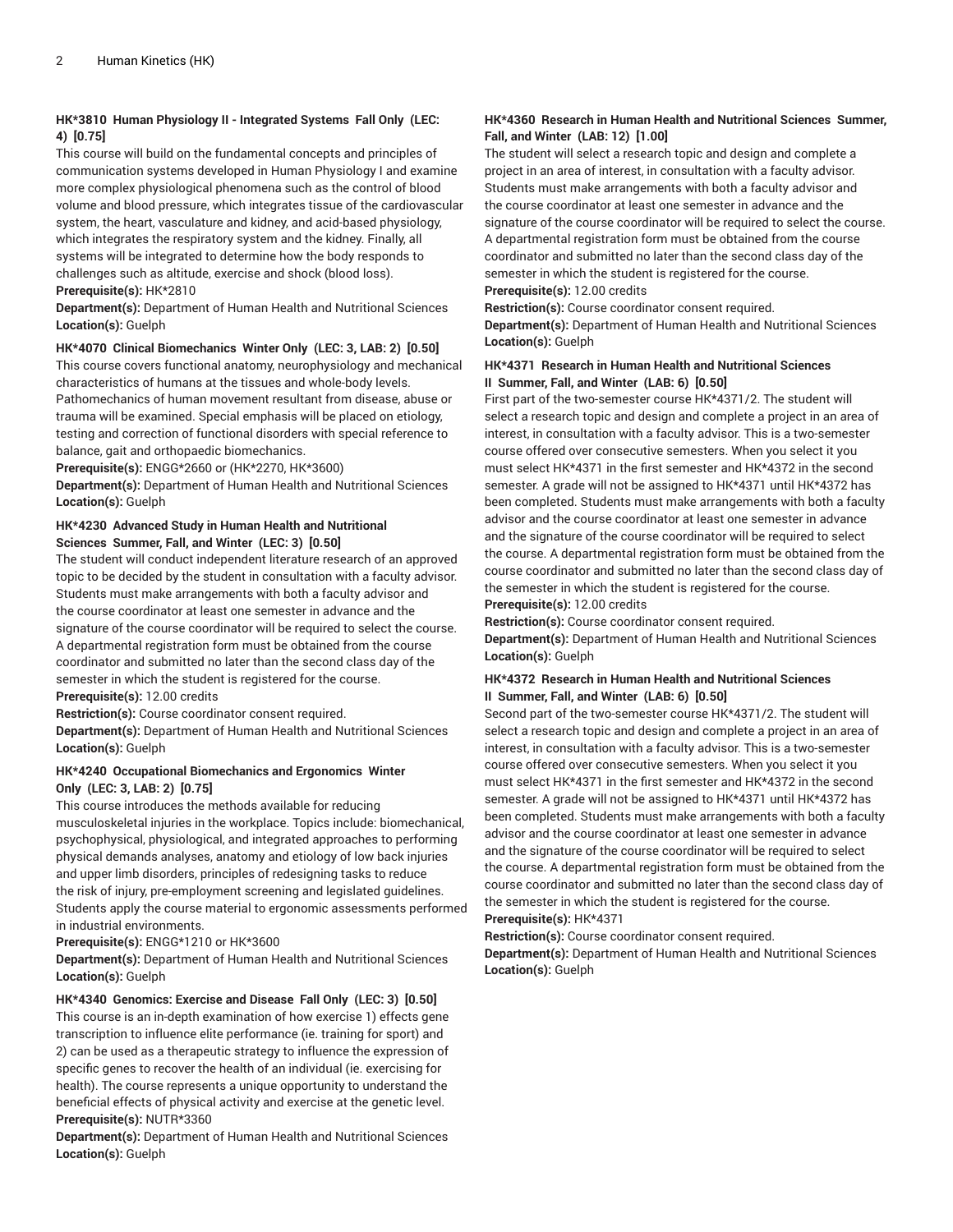## **HK\*4441 Advanced Study in Human Anatomy Fall Only (LEC: 1, LAB: 10) [1.00]**

First part of the two-semester course HK\*4441/2. This course will provide students who have completed HK\*3402 with the opportunity to pursue anatomical studies in an interdisciplinary fashion at the advanced level. Students will use their knowledge in anatomy to develop educational material and/or teach anatomical concepts and applications of human anatomy. This is a two-semester course offered over consecutive semesters. When you select it you must select HK\*4441 in the first semester and HK\*4442 in the second semester. A grade will not be assigned to HK\*4441 until HK\*4442 has been completed. Students must make arrangements with the course coordinator at least one semester in advance, and the signature of the course coordinator will be required to select the course. A departmental registration form must be obtained from the course coordinator and submitted no later than the second class day of the semester in which the student is registered for the course. **Prerequisite(s):** HK\*3402, (HK\*3810 or HK\*3940)

**Restriction(s):** Course coordinator consent required.

**Department(s):** Department of Human Health and Nutritional Sciences **Location(s):** Guelph

## **HK\*4442 Advanced Study in Human Anatomy Winter Only (LEC: 1, LAB: 10) [1.00]**

Second part of the two-semester course HK\*4441/2. This course will provide students who have completed HK\*3402 with the opportunity to pursue anatomical studies in an interdisciplinary fashion at the advanced level. Students will use their knowledge in anatomy to develop educational material and/or teach anatomical concepts and applications of human anatomy. This is a two-semester course offered over consecutive semesters. When you select it you must select HK\*4441 in the first semester and HK\*4442 in the second semester. A grade will not be assigned to HK\*4441 until HK\*4442 has been completed. Students must make arrangements with the course coordinator at least one semester in advance, and the signature of the course coordinator will be required to select the course. A departmental registration form must be obtained from the course coordinator and submitted no later than the second class day of the semester in which the student is registered for the course.

#### **Prerequisite(s):** HK\*4441

**Restriction(s):** Course coordinator consent required.

**Department(s):** Department of Human Health and Nutritional Sciences **Location(s):** Guelph

#### **HK\*4460 Regulation of Human Metabolism Winter Only (LEC: 3) [0.50]**

The course focuses on the underlying metabolic events that occur in association with exercise. Skeletal muscle metabolism and substrate delivery are discussed with respect to the intracellular biochemical events integrated with both the endocrine and the chemical aspects of neural mechanisms.

**Prerequisite(s):** (HK\*3810 or HK\*3940), NUTR\*4210

**Department(s):** Department of Human Health and Nutritional Sciences **Location(s):** Guelph

## **HK\*4510 Teaching, Learning and Knowledge Transfer Summer, Fall, and Winter (LAB: 12) [1.00]**

In consultation with a faculty advisor, the student will select, design and complete an independent project on the scholarship of teaching, learning and/or knowledge transfer in human health. Students must make arrangements with both a faculty advisor and the course coordinator at least one semester in advance and the signature of the course coordinator will be required to select the course. A departmental registration form must be obtained from the course coordinator and submitted no later than the second class day of the semester in which the student is 2registered for the course.

**Prerequisite(s):** 10.00 credits including BIOL\*1080 **Restriction(s):** Course coordinator consent required.

**Department(s):** Department of Human Health and Nutritional Sciences **Location(s):** Guelph

## **HK\*4511 Teaching, Learning & Knowledge Transfer II Summer, Fall, and Winter (LAB: 6) [0.50]**

First part of a two-semester course HK\*4511/2. In consultation with a faculty advisor, the student will select, design and complete an independent project on the scholarship of teaching, learning and/or knowledge transfer in human health. This is a two-semester course offered over consecutive semesters; when you select it you must select HK\*4511 in the first semester and HK\*4512 in the second semester (a grade will not be assigned to HK\*4511 until HK\*4512 has been completed). Students must make arrangements with both a faculty advisor and the course coordinator at least one semester in advance and the signature of the course coordinator will be required to select the course. A departmental registration form must be obtained from the course coordinator and submitted no later than the second class day of the semester in which the student is registered for the course. **Prerequisite(s):** 10.00 credits including BIOL\*1080

**Restriction(s):** Course coordinator consent required.

**Department(s):** Department of Human Health and Nutritional Sciences **Location(s):** Guelph

#### **HK\*4512 Teaching, Learning & Knowledge Transfer II. Summer, Fall, and Winter (LAB: 6) [0.50]**

Second part of a two-semester course HK\*4511/2. In consultation with a faculty advisor, the student will select, design and complete an independent project on the scholarship of teaching, learning and/or knowledge transfer in human health. This is a two-semester course offered over consecutive semesters; when you select it you must select HK\*4511 in the first semester and HK\*4512 in the second semester (a grade will not be assigned to HK\*4511 until HK\*4512 has been completed). Students must make arrangements with both a faculty advisor and the course coordinator at least one semester in advance and the signature of the course coordinator will be required to select the course. A departmental registration form must be obtained from the course coordinator and submitted no later than the second class day of the semester in which the student is registered for the course.

**Prerequisite(s):** HK\*4511

**Restriction(s):** Course coordinator consent required.